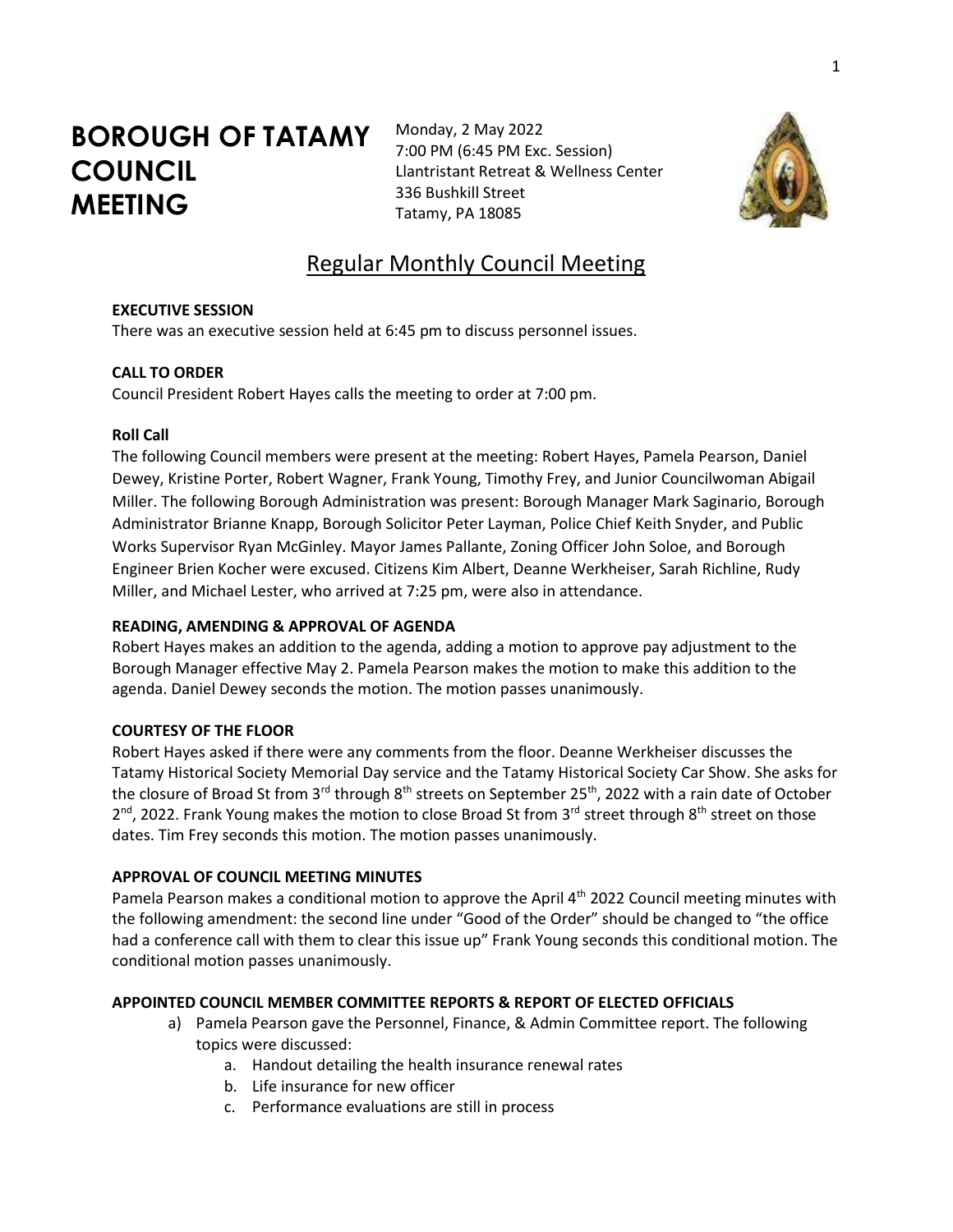- d. April Financial Reports
- e. Committee made aware the roof on the Municipal Building needs work
- f. Phase one of the office relocation is complete
- g. Reviewed Portnoff collection contracts
- h. Braden Park Municipal agreement
- b) Kristine Porter gave the Community & Economic Develop. Committee report. The following topics were discussed:
	- a. Cops, Coffee, and Kiffles: first Saturday of the month from 9-11 am
	- b. Newsletter
	- c. Reaching out to local businesses
- c) Ryan McGinley gave the Public Works & Facilities Committee report. The following topics were discussed:
	- a. He is waiting to get quotes in for the new roof on the Municipal Building
	- b. A deposit was given for the fencing around the condensers at the Municipal Building
	- c. Street sweeping is May  $17<sup>th</sup>$  and  $18<sup>th</sup>$
	- A discussion ensues about equipment in Braden Park
- d) Daniel Dewey gave the Public Safety Committee report. The following topics were discussed:
	- a. Police report: Dodge Charger is out of service, Officer Violett will complete his probationary period in July, Night out will be scheduled in August or September
	- b. EMC reported that we were just shy of flooding at Braden Park
	- c. Had a conversation about fireworks
- e) Mark Saginario gave the Workplace Safety report. The yearly training was completed, and the office will be submitting the application this week for workers' compensation discount.
- f) Nothing at this time for the Elected Officials Open Floor

# **MAYOR'S COMMENTS & REPORT**

➢ Mayor James Pallante was not present at this meeting.

# **PUBLIC SAFETY REPORTS**

- $\triangleright$  Police Chief Keith Snyder gave the Police Report. There are some trainings coming up, Officer Steven Violett's probation period ends in July, the Charger will hopefully be back by the middle of May, and they are looking into an LSA Grant to replace the Explorer.
- $\triangleright$  Kim Albert gave the Fire Company Report. In the month of April, Station 22 responded to 3 incidents, had 16 daily activities, and 193.77 total man hours. There is a copy of the full report including a Summary of Events held in the Borough Office.
- $\triangleright$  Don Dereamus was not present at this meeting to give the EMC report.
- $\triangleright$  John Soloe was not present at this meeting to give the Zoning Officer Report.

# **BOROUGH ADMINISTRATION REPORTS**

- a) Brien Kocher was not present at this meeting to give the Borough Engineer's Report.
- b) Michael Lester was not present at this meeting to give the Sewer Authority Report.
- c) Peter Layman gives the Borough Solicitor Report. The Ordinance related to Braden Park was sent to Forks Township. He recommends waiting to authorize advertisement until we get their comments. He also notes that he hasn't heard anything from Equipto regarding the condemnation.
- d) Ryan McGinley gives the Borough Public Works Report. A discussion about the recent UGI work done for their Get Gas Program ensues.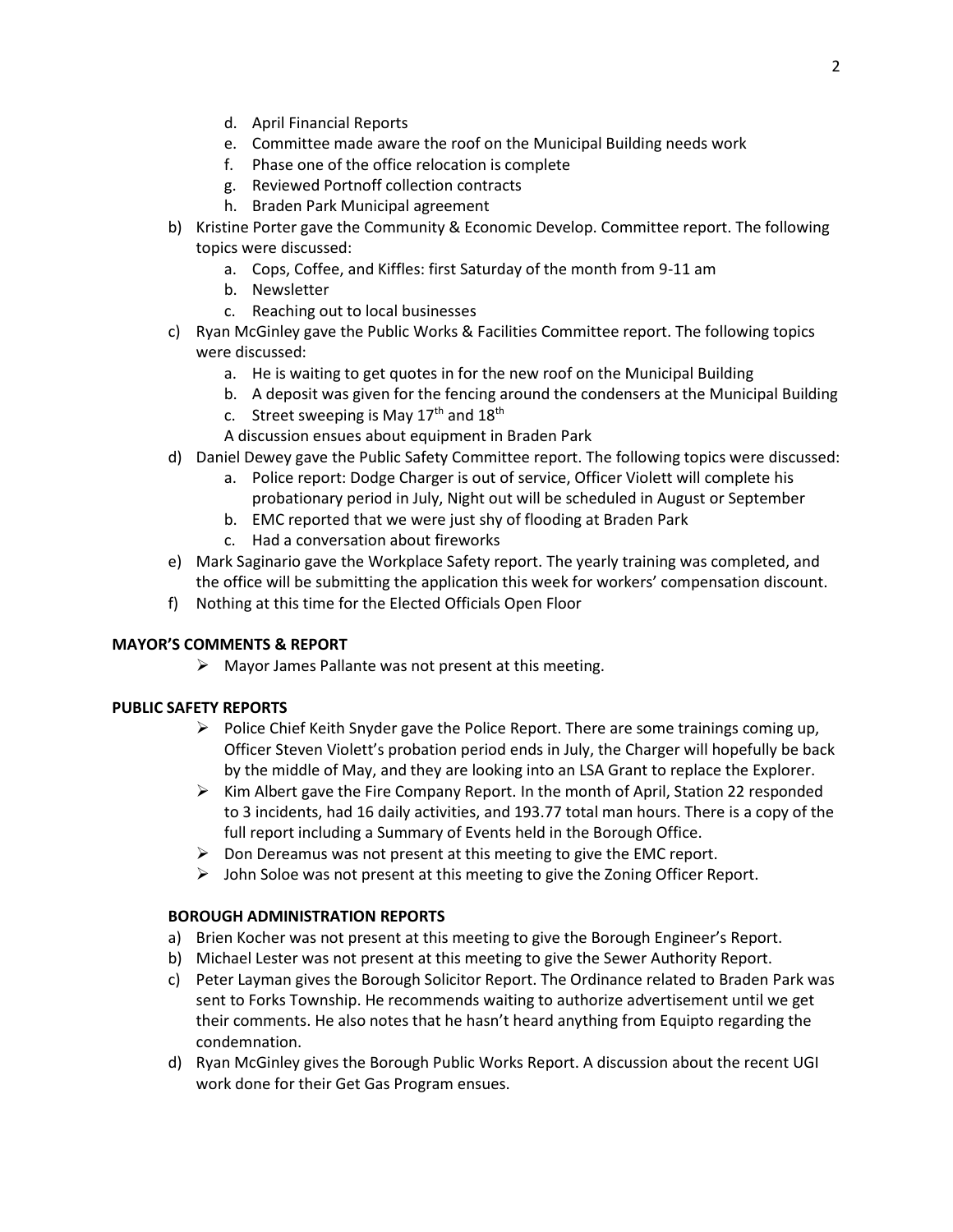- e) Mark Saginario gives the Borough Manager Report. It was emailed to Council and included a list of meetings attended, Committee reports, and a conversation with Whitetail.
- f) Mark Saginario gives the Treasurer's report.

| <b>TREASURER'S REPORT</b>                      |                               |            |
|------------------------------------------------|-------------------------------|------------|
|                                                |                               |            |
| Balance of General Fund as of 4/1/22           | \$                            | 335,307.36 |
| Deposits: 4/1/22-4/27/22                       | \$                            | 197,225.56 |
| Disbursements: 4/1/22-4/27/22                  | \$                            | 95,708.42  |
| <b>TOTAL</b>                                   |                               |            |
|                                                |                               |            |
| <b>Bank Balances:</b>                          | Fidelity Bank as of 4/27/2022 |            |
| Checking                                       | \$                            | 436,175.83 |
| Savings                                        | \$                            | 37,864.02  |
| Refuse                                         | \$                            | 78,345.45  |
| Highway Aid                                    | \$                            | 48,240.33  |
| Operating Reserve                              | \$                            | 37,868.62  |
| <b>Recreation Fund</b>                         | \$                            | 210,005.50 |
| All other Accounts                             | \$                            | 128,988.06 |
|                                                |                               |            |
| The total balance of all funds for the Borough | \$                            | 977,487.81 |
|                                                |                               |            |
| Escrow                                         | \$                            | 12,669.21  |

Mark asks Council if he is authorized to pull \$50,000.00 that was received from a reimbursable grant from 2019 and put it back into the account which we took money from for the furnace. Daniel Dewey makes a motion to transfer the funds to the Operating Reserves Fund. Kristine Porter seconds the motion. The motion passes unanimously.

#### **TATAMY PLANNING COMMISSION**

a. The Planning Commission met on April 12<sup>th</sup>. Geoff Reese from the Lehigh Valley Planning Commission gave a presentation on the multi-Municipal plan. Robert Wagner gives an update on this. Mark Saginario went over the highlights of the meeting with Mark Cloeren since he could not attend the meeting. A discussion ensues about John Soloe's comments during this meeting.

#### **PRESIDENT'S CORRESPONDENCE**

 $\triangleright$  Nothing at this time.

#### **NEW BUSINESS**

- a) Frank Young makes a motion to ratify paid monthly bills & to pay bills as funds are available through 6 June 2022. Robert Wagner seconds this motion. The motion passes unanimously.
- b) Council has a handout of the new suggested Health Insurance rates. There will be a 6.3% increase in price, but we budgeted for a 10% increase. Pamela Pearson makes a motion to approve the new health insurance plan effective June  $1<sup>st</sup>$ . Daniel Dewey seconds this motion. The motion passes unanimously.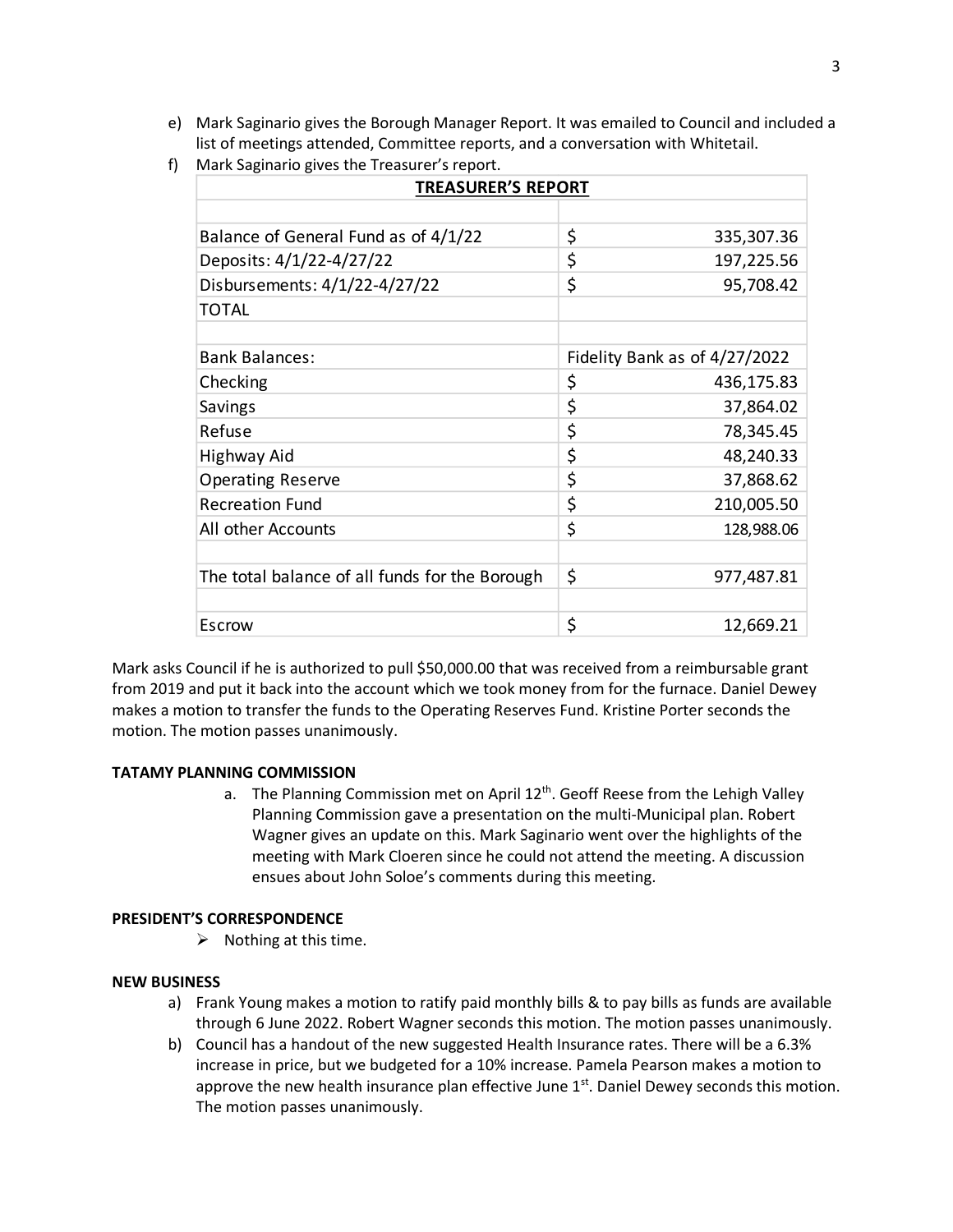- c) It has come to the attention of the office that the amount being charged in our schedule of fees for Inground Pool Grading Plans for Existing Dwellings is not enough. The engineering expenses required to review the plans are exceeding this fee. A discussion ensues about how we should properly update the fees. Kristine Porter makes a motion to increase the fee to \$750 for existing homes and implement a fee of \$350 for third resubmittal and all subsequent resubmittals. Pamela Pearson seconds this motion. The motion passes unanimously.
- d) Daniel Dewey makes a motion that for any plans which require engineering review the schedule of fees should be paid upfront at 100%. Robert Wagner seconds this motion. The motion passes unanimously.
- e) The office suggests making a policy change regarding refuse billing. This policy change would state that the office should always bill the landowner and not the tenant. Peter Layman expresses that this would be a good idea especially if there is a lien on that property, the property owner should be aware pf that. In order to implement the new policy, the office will call and speak to each landowner individually to update them. Frank Young makes a motion that the refuse bill goes straight to the homeowner and not to the tenant. Daniel Dewey seconds this motion. The motion passes unanimously.
- f) The office recently was questioned by residents whether or not Braden Park allowed alcohol. This prompted the office to reach out to the insurance agency. They recommend that we do not allow alcohol as our insurance doesn't cover it. A discussion ensues about whether or not alcohol should be allowed at Braden Park. Frank Young comments that alcohol has always been allowed at Braden Park in the past and there has never been an issue. Council discusses the possibility of getting this covered by insurance but concludes that there will likely be an additional fee.

Rudy and Abigail Miller leave at 8:30 pm.

Kristine Porter makes a motion to pass a policy stating that alcohol is prohibited at the parks. Pamela Pearson seconds this motion. Frank Young opposes. This motion passes 6-1.

- g) It is clarified that the cap is two years to call Portnoff Collections on residents. Frank Young makes a motion to Approve Portnoff AGREEMENT FOR COLLECTING DELINQUENT REAL ESTATE TAXES AND MUNICIPAL CLAIMS ON BEHALF OF BOROUGH OF TATAMY. Robert Wagner seconds this motion. The motion passes unanimously. Daniel Dewey makes a motion to approve RESOLUTION NO. 2022-004. TAX CLAIMS which reads as follows: A RESOLUTION DIRECTING NORTHAMPTON COUNTY TAX CLAIMS BUREAU NOT TO COLLECT DELINQUENT REAL ESTATE TAXES ON BEHALF OF THE BOROUGH OF TATAMY. Pamela Pearson seconds this motion. The motion passes unanimously. Daniel Dewey makes a motion to advertise ORDINANCE NO. 290-2022 COLLECTING PROCEDURES which reads as follows: AN ORDINANCE APPROVING COLLECTION PROCEDURES, APPOINTMENTS OF SOLICITOR, INTERESTS ASSESSMENT, CREDIT CARD ND DEBIT CARD CHARGES, AND FEES AND COSTS TO BE ADDED TO THE AMOUNT COLLECTED AS PART OF UNPAID REAL ESTATE TAXES AND MUNICIPAL CLAIMS FOR DELINQUENT ACCOUNTS. Pamela Pearson seconds this motion. The motion passes unanimously.
- h) Robert Wagner makes a motion for Keystone, who collects our EIT tax, to also start collecting our LST tax. Daniel Dewey seconds this motion. The motion passes unanimously.

#### **IN PROGRESS BUSINESS**

- a) An update was given on IT Service Review Manager (.gov). Curt Scott is working with GoDaddy to resolve an issue with permissions.
- b) The office is working with Whitetail Disposal to improve their Call Log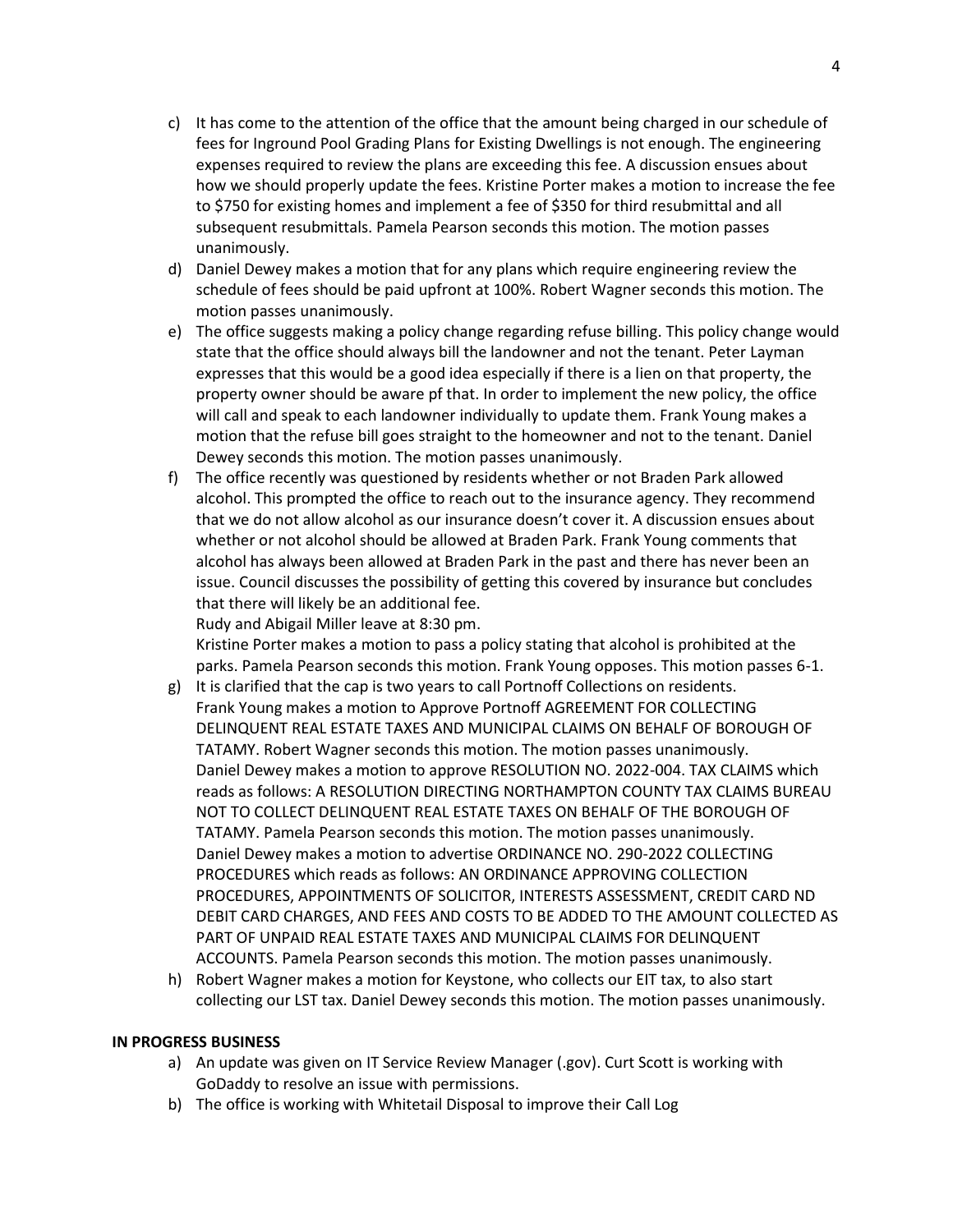- c) There is no update on the Pedestrian Easement
- d) The Intermunicipal Agreement for Braden Park was previously discussed during this meeting
- e) The annual audit is in progress
- f) The Borough Easter Egg Hunt went well but there were some areas in which will be improved upon for next year's event.
- g) Kristine Porter gave the update on the Newsletter. She attended the webinar discussed at last month's meeting, which she found very helpful. She is considering concentrating on a digital version of the newsletter for the time being until she finds donors to fund printing costs. A discussion ensues about bulk postage. Michael Lester suggests that he could put bulk postage on the next Sewer Authority agenda to see if they would be willing to pay a portion of the bulk mailing price. Pamela Pearson suggests that we first clarify what we can and can't use bulk mailing for.
- h) Open Grant Applications
	- a. 2021 Monroe LSA & 2021 NorCo LSA (Applications Submitted)
	- b. 2022 Statewide LSA, PW's Truck (Application Submitted)
	- c. DCNR 2022, Tatamy Trail North (In Progress)
	- d. Livable Landscapes Grant Application (Application Submitted)
- i) The Borough Administration / Police Department Office Relocation went well, 95% of phase 1 is complete. A discussion ensues about painting the stairwell.
- j) Regarding Installing Barriers around new HVAC Condensers, Ryan is waiting to hear back from the vendor. A 50% deposit has been paid.
- k) Currently Tabled Topics
	- a. Disposition of Records No updates on this topic

# **CAPITAL IMPROVEMENT PROJECTS**

- a) Roads no updates
- b) MS4 no updates
- c) Facilities / Parks no updates

# **RESOLUTIONS**

- a) Resolution 2022-004
	- A RESOLUTION DIRECTING NORTHAMPTON COUNTY TAX CLAIMS BUREAU NOT TO COLLECT DELINQUENT REAL ESTATE TAXES ON BEHALF OF THE BOROUGH OF TATAMY
	- This resolution was discussed and voted on previously during the meeting.

# **ORDINANCES**

- a) Ordinance 290-2022
	- AN ORDINANCE APPROVING COLLECTION PROCEDURES, APPOINTMENTS OF SOLICITOR, INTERESTS ASSESSMENT, CREDIT CARD ND DEBIT CARD CHARGES, AND FEES AND COSTS TO BE ADDED TO THE AMOUNT COLLECTED AS PART OF UNPAID REAL ESTATE TAXES AND MUNICIPAL CLAIMS FOR DELINQUENT ACCOUNTS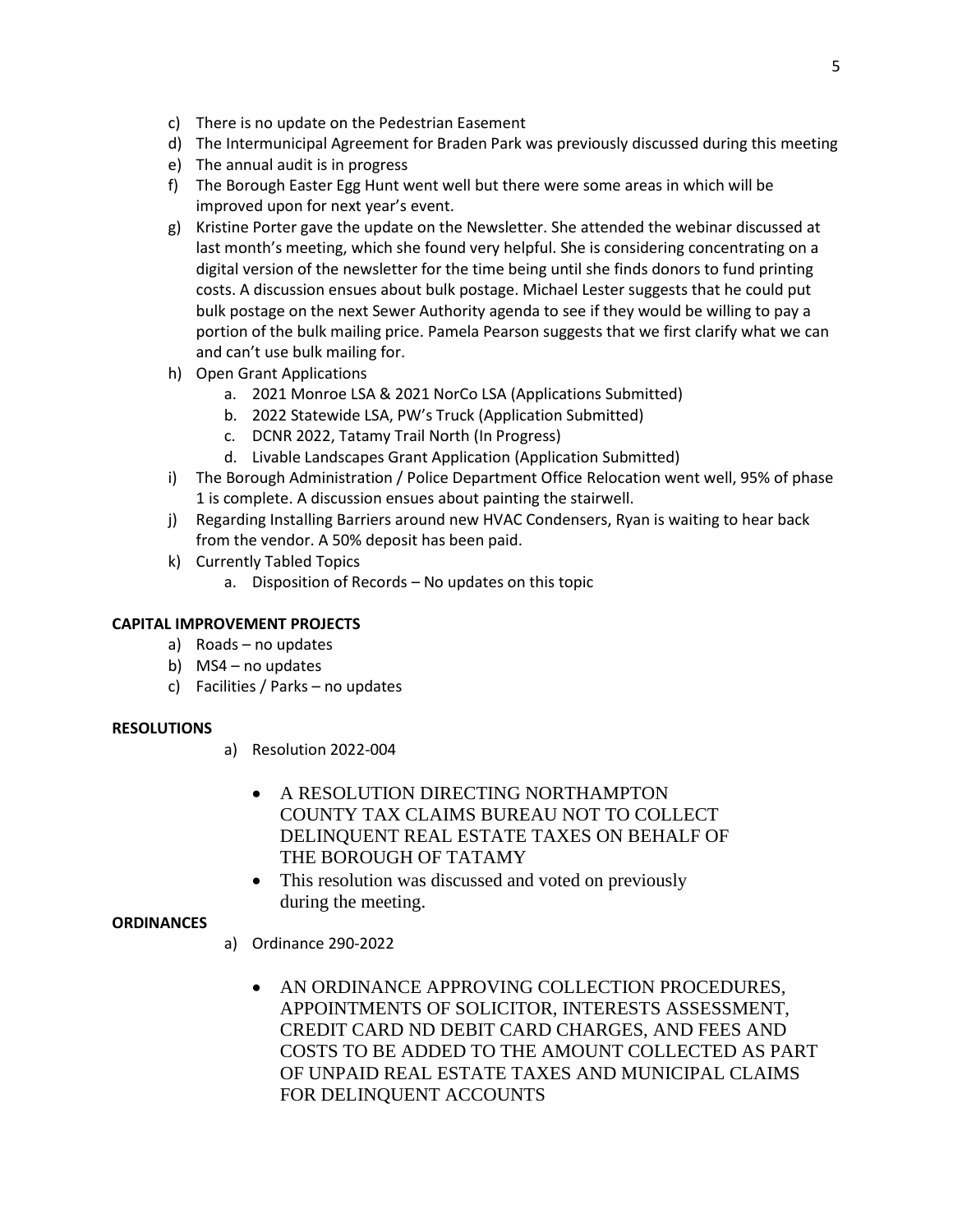- This ordinance was discussed and voted on previously during the meeting.
- b) Ordinance 289-2022
	- AN ORDINANCE AMENDING THE CODIFIED ORDINANCES OF THE BOROUGH OF TATAMY TO ADD A NEW CHAPTER 230ENTITLED "NOISE CONTROL ORDINANCE", PROVIDING FOR GREATER CONTROL AND MORE EFFECTIVE REGULATIONS REGARDING EXCESSIVE SOUND AND THE SOURCES OF EXCESSIVE SOUND WITHIN THE BOROUGH OF TATAMY, PROVIDING FOR ENFORCEMENT, FINES AND PENALTIES AND FURTHER PROVIDING FOR SEVERABILITY; FAILURE TO ENFORCE NOT A WAIVER; REPEALER AND AN EFFECTIVE DATE.
	- Pamela Pearson makes a motion to make this ordinance effective. Daniel Dewey seconds this motion. The motion passes unanimously.
- c) Fireworks Ordinances
	- i. Administration Draft
- d) Ordinance Authorizing Police Powers within Braden Park
	- i. Under Forks' Legal Review

# **MOTIONS / ACTION ITEMS**

- a. Motion to approve Capital Blue Cross Gold PPO 2000/0/20 Rx50 Medical Plan this was already discussed previously during the meeting
- b. Motion to approve Ordinance 289-2022 NOISE CONTROL ORDINANCE this was already discussed previously during the meeting
- c. Motion to Approve Portnoff AGREEMENT FOR COLLECTING DELINQUENT REAL ESTATE TAXES AND MUNICIPAL CLAIMS ON BEHALF OF BOROUGH OF TATAMY - this was already discussed previously during the meeting
- d. Motion to approve RESOLUTION NO. 2022-004. TAX CLAIMS this was already discussed previously during the meeting
- e. Motion to advertise ORDINANCE NO. 290-2022 COLLECTING PROCEDURES this was already discussed previously during the meeting
- f. Motion to approve Keystone Collections TAX COLLECTION AGREEMENT this was already discussed previously during the meeting
- g. Kristine Porter makes the motion to approve the pay adjustment to the Borough Manager effective May  $2^{nd}$ , 2022. Tim Frey seconds this motion. The motion passes unanimously.

#### **CORRESPONDENCE FORWARDED TO COUNCIL BY EMAIL**

➢ NorCor Building Better Neighborhoods

#### **CURRENT SUBDIVISION / LAND DEVELOPMENT TIME LIMIT EXTENSIONS**

➢ NONE

#### **FOR THE GOOD OF THE ORDER / ITEMS TO BE PLACED ON THE NEXT AGENDA**

a) The next Council Meeting will be held on Monday, 6 June 2022, 7:00 PM